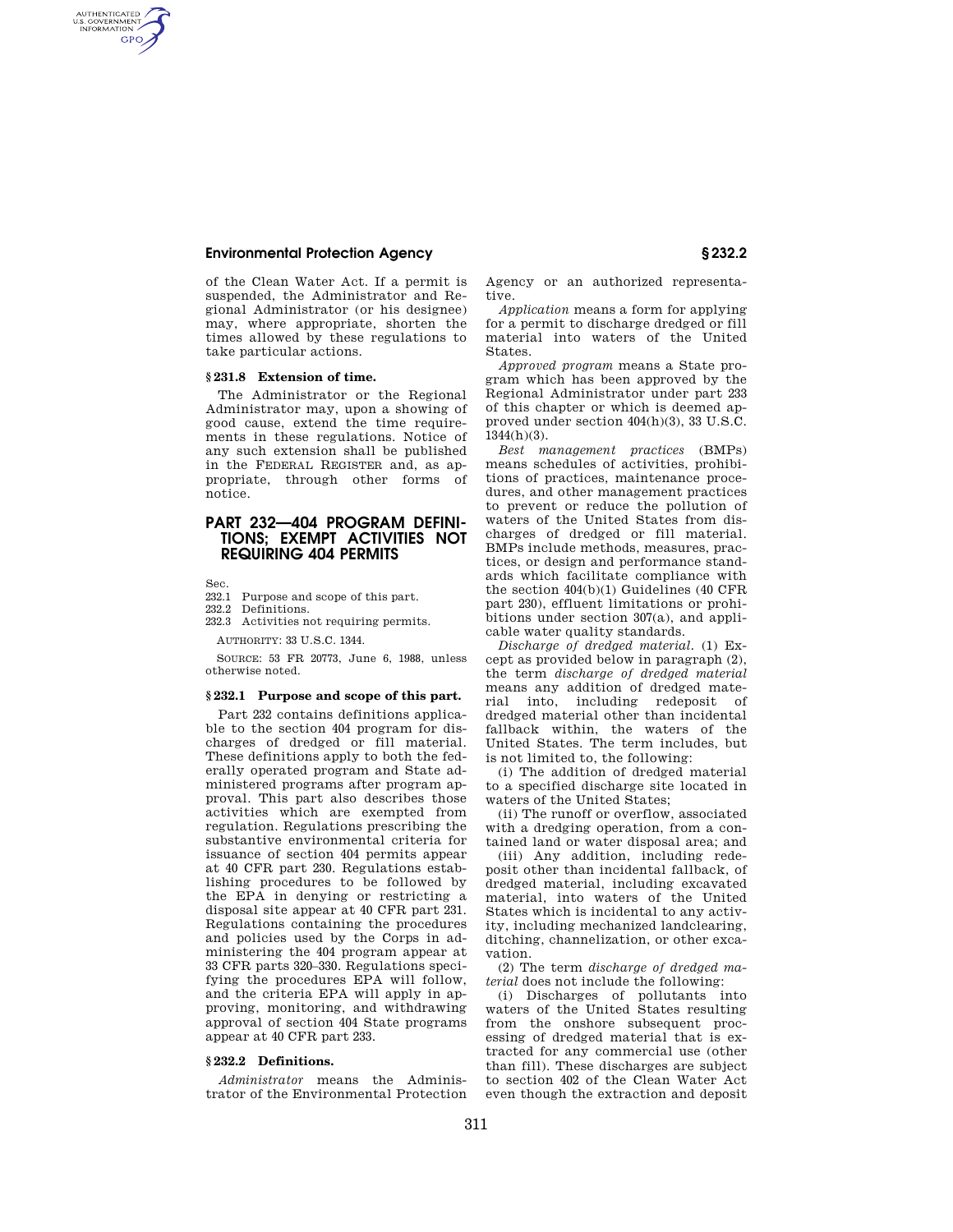# **§ 232.2 40 CFR Ch. I (7–1–11 Edition)**

of such material may require a permit from the Corps or applicable state.

(ii) Activities that involve only the cutting or removing of vegetation above the ground (e.g., mowing, rotary cutting, and chainsawing) where the activity neither substantially disturbs the root system nor involves mechanized pushing, dragging, or other similar activities that redeposit excavated soil material.

(iii) Incidental fallback.

(3) Section 404 authorization is not required for the following:

(i) Any incidental addition, including redeposit, of dredged material associated with any activity that does not have or would not have the effect of destroying or degrading an area of waters of the U.S. as defined in paragraphs (4) and (5) of this definition; however, this exception does not apply to any person preparing to undertake mechanized landclearing, ditching, channelization and other excavation activity in a water of the United States, which would result in a redeposit of dredged material, unless the person demonstrates to the satisfaction of the Corps, or EPA as appropriate, prior to commencing the activity involving the discharge, that the activity would not have the effect of destroying or degrading any area of waters of the United States, as defined in paragraphs (4) and (5) of this definition. The person proposing to undertake mechanized landclearing, ditching, channelization or other excavation activity bears the burden of demonstrating that such activity would not destroy or degrade any area of waters of the United **States** 

(ii) Incidental movement of dredged material occurring during normal dredging operations, defined as dredging for navigation in *navigable waters of the United States,* as that term is defined in 33 CFR part 329, with proper authorization from the Congress or the Corps pursuant to 33 CFR part 322; however, this exception is not applicable to dredging activities in wetlands, as that term is defined at §232.2(r) of this chapter.

(iii) Certain discharges, such as those associated with normal farming, silviculture, and ranching activities, are not prohibited by or otherwise subject to regulation under Section 404. See 40 CFR 232.3 for discharges that do not require permits.

(4) For purposes of this section, an activity associated with a discharge of dredged material destroys an area of waters of the United States if it alters the area in such a way that it would no longer be a water of the United States.

NOTE: Unauthorized discharges into waters of the United States do not eliminate Clean Water Act jurisdiction, even where such unauthorized discharges have the effect of destroying waters of the United States.

(5) For purposes of this section, an activity associated with a discharge of dredged material degrades an area of waters of the United States if it has more than a *de minimis* (i.e., inconsequential) effect on the area by causing an identifiable individual or cumulative adverse effect on any aquatic function.

*Discharge of fill material.* (1) The term *discharge of fill material* means the addition of fill material into waters of the United States. The term generally includes, without limitation, the following activities: Placement of fill that is necessary for the construction of any structure or infrastructure in a water of the United States; the building of any structure, infrastructure, or impoundment requiring rock, sand, dirt, or other material for its construction; site-development fills for recreational, industrial, commercial, residential, or other uses; causeways or road fills; dams and dikes; artificial islands; property protection and/or reclamation devices such as riprap, groins, seawalls, breakwaters, and revetments; beach nourishment; levees; fill for structures such as sewage treatment facilities, intake and outfall pipes associated with power plants and subaqueous utility lines; placement of fill material for construction or maintenance of any liner, berm, or other infrastructure associated with solid waste landfills; placement of overburden, slurry, or tailings or similar mining-related materials;'' after the words ''utility lines; and artificial reefs.

(2) In addition, placement of pilings in waters of the United States constitutes a discharge of fill material and requires a Section 404 permit when such placement has or would have the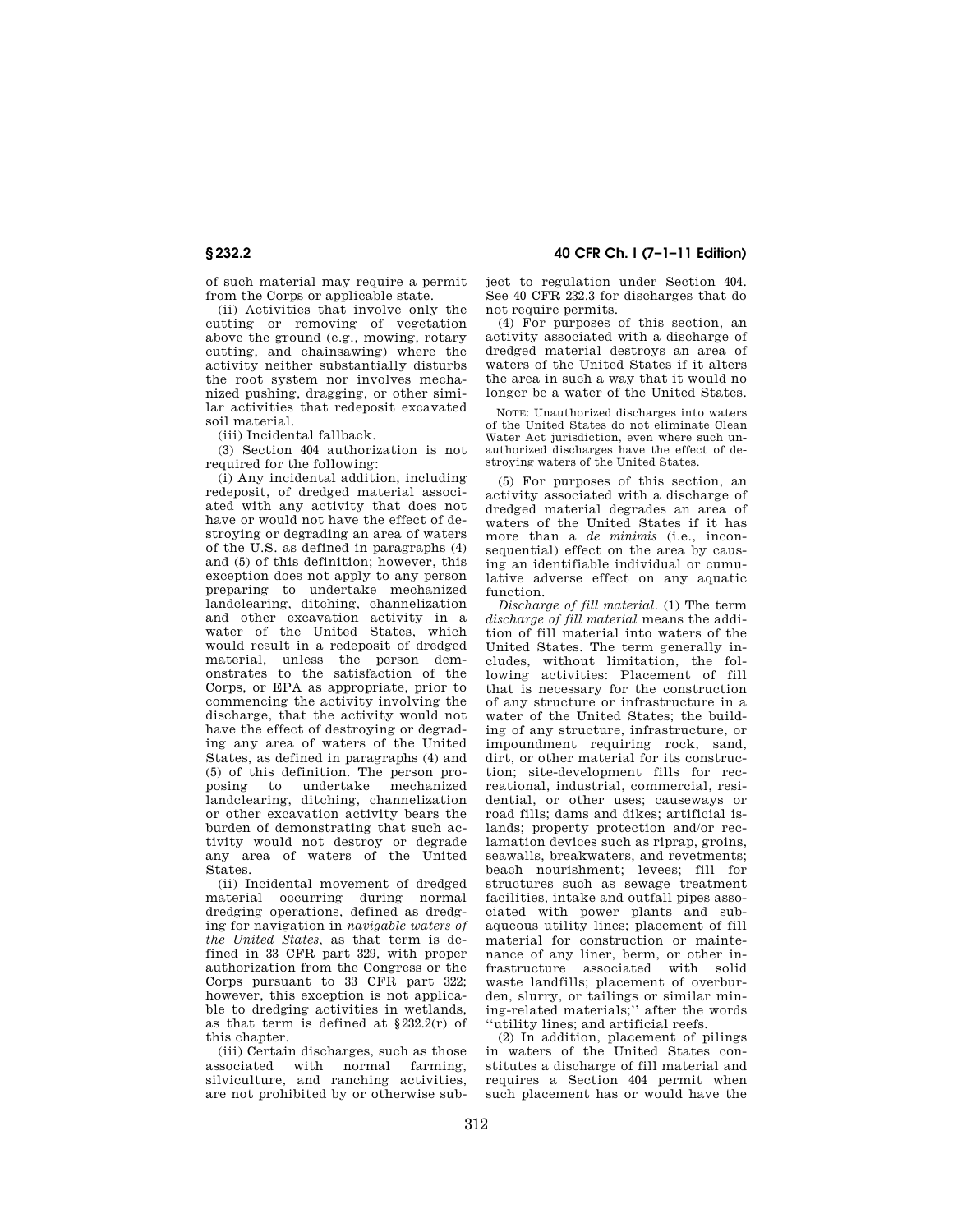## **Environmental Protection Agency § 232.2**

effect of a discharge of fill material. Examples of such activities that have the effect of a discharge of fill material include, but are not limited to, the following: Projects where the pilings are so closely spaced that sedimentation rates would be increased; projects in which the pilings themselves effectively would replace the bottom of a waterbody; projects involving the placement of pilings that would reduce the reach or impair the flow or circulation of waters of the United States; and projects involving the placement of pilings which would result in the adverse alteration or elimination of aquatic functions.

(i) Placement of pilings in waters of the United States that does not have or would not have the effect of a discharge of fill material shall not require a Section 404 permit. Placement of pilings for linear projects, such as bridges, elevated walkways, powerline structures, generally does not have the effect of a discharge of fill material. Furthermore, placement of pilings in waters of the United States for piers, wharves, and an individual house on stilts generally does not have the effect of a discharge of fill material. All pilings, however, placed in the *navigable waters of the United States,* as that term is defined in 33 CFR part 329, require authorization under section 10 of the Rivers and Harbors Act of 1899 (see 33 CFR part 322).

(ii) [Reserved]

*Dredged material* means material that is excavated or dredged from waters of the United States.

*Effluent* means dredged material or fill material, including return flow from confined sites.

*Federal Indian reservation* means all land within the limits of any Indian reservation under the jurisdiction of the United States Government, notwithstanding the issuance of any patent, and including rights-of-way running through the reservation.

*Fill material.* (1) Except as specified in paragraph (3) of this definition, the term fill material means material placed in waters of the United States where the material has the effect of:

(i) Replacing any portion of a water of the United States with dry land; or

(ii) Changing the bottom elevation of any portion of a water of the United States.

(2) Examples of such fill material include, but are not limited to: rock, sand, soil, clay, plastics, construction debris, wood chips, overburden from mining or other excavation activities, and materials used to create any structure or infrastructure in the waters of the United States.

(3) The term fill material does not include trash or garbage.

*General permit* means a permit authorizing a category of discharges of dredged or fill material under the Act. General permits are permits for categories of discharge which are similar in nature, will cause only minimal adverse environmental effects when performed separately, and will have only minimal cumulative adverse effect on the environment.

*Indian Tribe* means any Indian Tribe, band, group, or community recognized by the Secretary of the Interior and exercising governmental authority over a Federal Indian reservation.

*Owner or operator* means the owner or operator of any activity subject to regulation under the 404 program.

*Permit* means a written authorization issued by an approved State to implement the requirements of part 233, or by the Corps under 33 CFR parts 320– 330. When used in these regulations, ''permit'' includes ''general permit'' as well as individual permit.

*Person* means an individual, association, partnership, corporation, municipality, State or Federal agency, or an agent or employee thereof.

*Regional Administrator* means the Regional Administrator of the appropriate Regional Office of the Environmental Protection Agency or the authorized representative of the Regional Administrator.

*Secretary* means the Secretary of the Army acting through the Chief of Engineers.

*State* means any of the 50 States, the District of Columbia, Guam, the Commonwealth of Puerto Rico, the Virgin